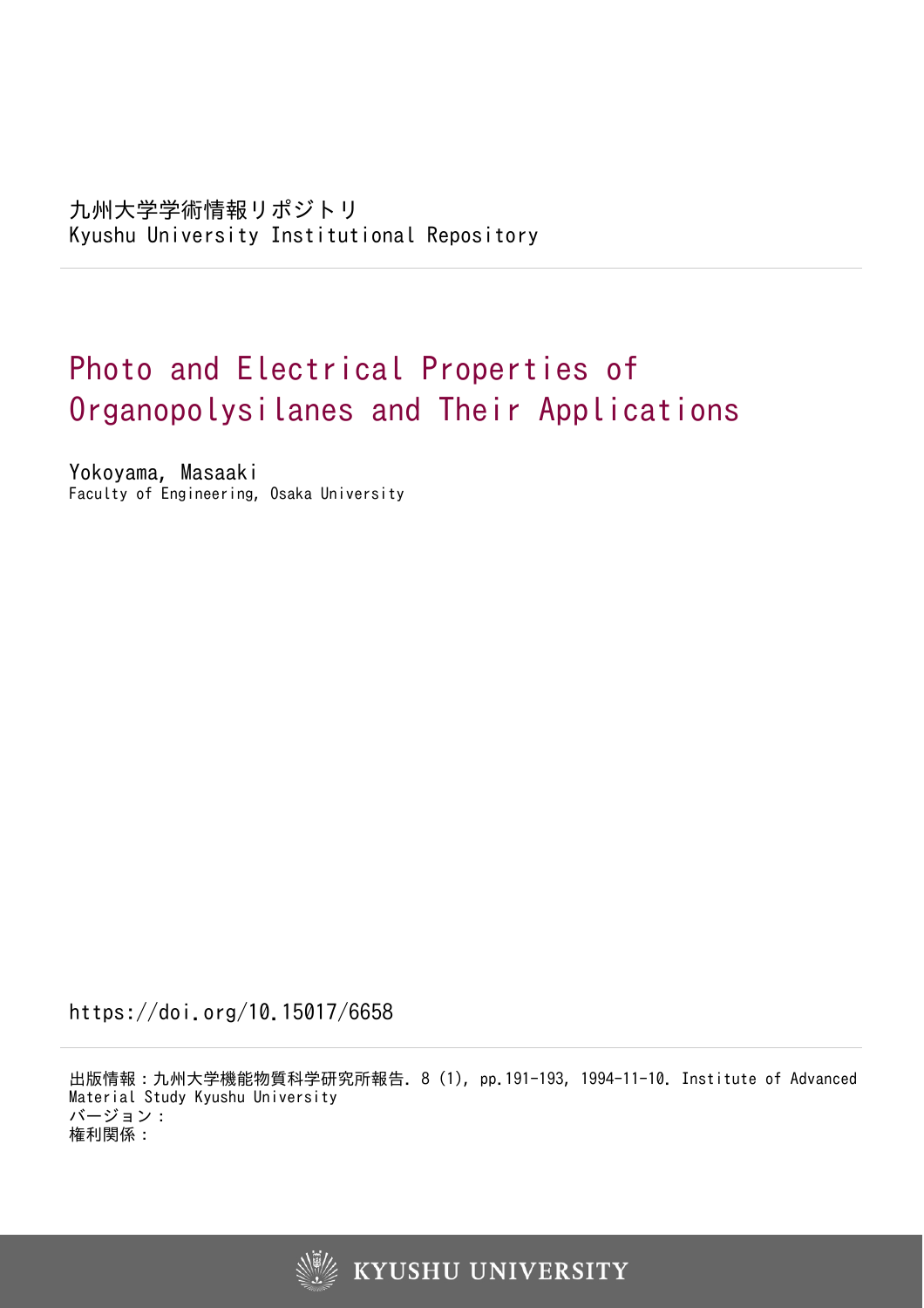Rep. Inst. Adv. Mat. Study, Vo!. 8, No. 1 pp. 191~193(1994)

## **Photo and Electrical Properties of Organopolysilanes and Their Applications**

#### Masaaki YOKOYAMA

Polysilanes have been recognized as a new class of functional polymers characterized by high hole mobility due to  $\sigma$ -conjugation in their Si backbone as well as ultra-violet (UV) photodecomposition due to the photochemical nature of Si-Si bonds. Since the first report of their film-forming capability in early 1980s, considerable attention has been paid from the viewpoint of both basic research and technological use.

In this paper, several novel applications will be presented based mainly on our recent investigations on the photo and electrical properties of polysilanes.

#### (1) **Application to Electrophotographic Photoreceptors**

The high hole mobility of the order of  $10^{-4}$  cm<sup>2</sup>/Vs for amorphous polymers<sup>1</sup> has attracted extensive interests in their potential application as electrophotographic photoreceptor materials, especially as a hole transport material. Several combinations with a-Se<sup>2)</sup> or organic pigment<sup>3)</sup> as a charge photogeneration material in the layered photoreceptors gave the excellent photosensitivity enough to practical use. Unfortunately, however, there has been no report on their practical use so far. The reason is mainly due to their weak mechanical properties rather than their electrical properties. The continuous efforts to develop new Si-based polymers will be desired.

#### (2) **DV Modification of polysilane-based Photoreceptor**

UV irradiation on polysilane films gives rise to various physical or chemical property changes as a result of UV photodecomposition accompanying Si-O-Si and Si-OH bond formations. The UV irradiated polymer turns to the completely insulating polymer with no charge transport ability due to disconnection of  $\sigma$ -conjugation by the insertion of hetero atom. Thus, pre-exposure of UV image on the polysilane-based photoreceptor can modify it into a "memory photoreceptor", i.e., the multi-duplication with once UV image exposure becomes possible in electrophotographic copying process without every image exposure.<sup>4</sup> The working mechanism is shown in Fig. 1. This provides a demonstration for ingenious combination of the physical and chemical properties of polysilanes.

Abstract at lAMS Meeting, Kyushu University, March 17, 1994. Faculty of Engineering, Osaka University.

 $-191-$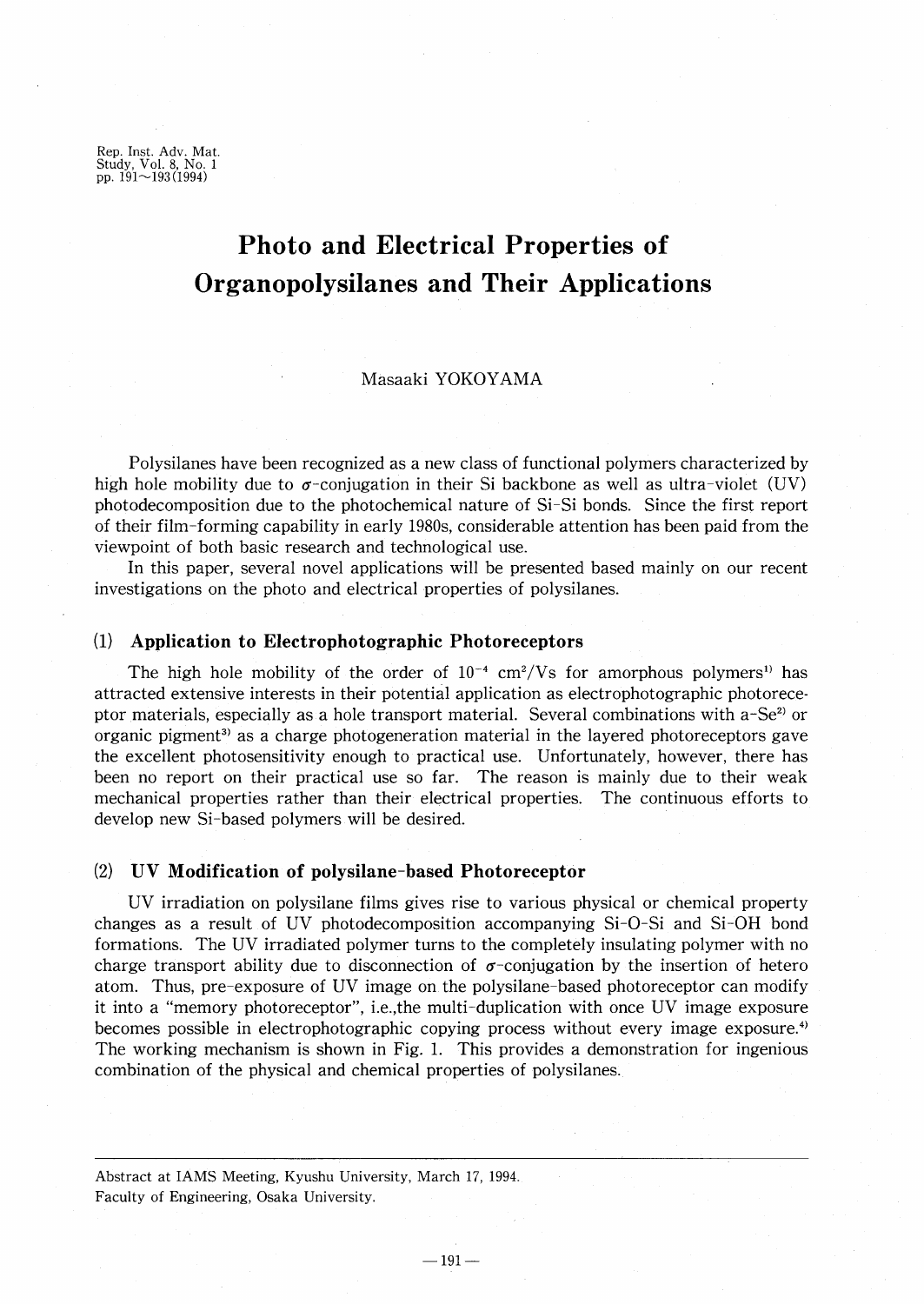Photo and Electrical Properties of Organopolysilanes and Their Applications



Fig. 1 Electrophotographic process by a "memory photoreceptor" based on UV photodecomposition. Repetition of (b)-(d) gives multi-duplication without every image exposure.

#### (3) Pattern Coloration of Polysilane Film Imaged by DV Irradiation

The Si-O-Si and SiOH bond formations due to DV photodecomposition in air are considered to induce wettability or swelling effect to water only in the DV irradiated part.

The DV irradiated polysilane film was effectively dyed simply by soaking it into aqueous dye solution.<sup>5)</sup> Fig. 2 illustrates a typical pattern dyeing. The coloration based on spatially well-patterned DV photo-decomposition would be applicable in manufacturing color filters for TFT liquid crystal display. The DV enhanced swelling effect is also applicable to the patterned electrochemical deposition of pigment micell, and the electrochemical polymerization of thiophene in the polysilane film to form the conducting polymer pattern.



Fig. 2 Typical pattern dyeing of polysilane film.

### (4) Thermo-chemical Decoloration of Titanyl Phthalocyanine Pigment with Polysilane

Accidentally, we have found a peculiar decoloration reaction of blue-colored titanyl phthalocyanine (TiOPc) with polysilane in a layered structure of TiOPc and polysilane films by heating higher than 250°C.<sup>6</sup> This decoloration of TiOPc has been revealed to be due to the thermo-chemical reaction triggered by pyrolysis of polysilane, but not due to sublimation of the pigment. Such phenomena occurred only in cases of oxometal phthalocyanines such as TiOPc and VOPc. Interestingly, the decoloration reaction was accelerated by DV preexposure on the polysilane film, *i.e.*, decoloration occurred at much lower temperature of about 200°C depending on the dose of DV exposure. This means that the heat-treatment of UV pre-exposed polysilane/TiOPc layered films at an appropriate temperature ( $\sim$ 250°C) enable us to develop the decoloration pattern corresponding to the DV image. Furthermore, if TiOPc pigments were taken as a photon-thermal energy transducer, the conversion of the reaction from thermal to photon mode becomes possible. The writing-in with a focussed diode laser beam marked small decoloration pit of  $1 \mu m$  in diameter. This would provide a novel write-once type optical recording based on thermo-chemical reaction different from pigment abrasion.